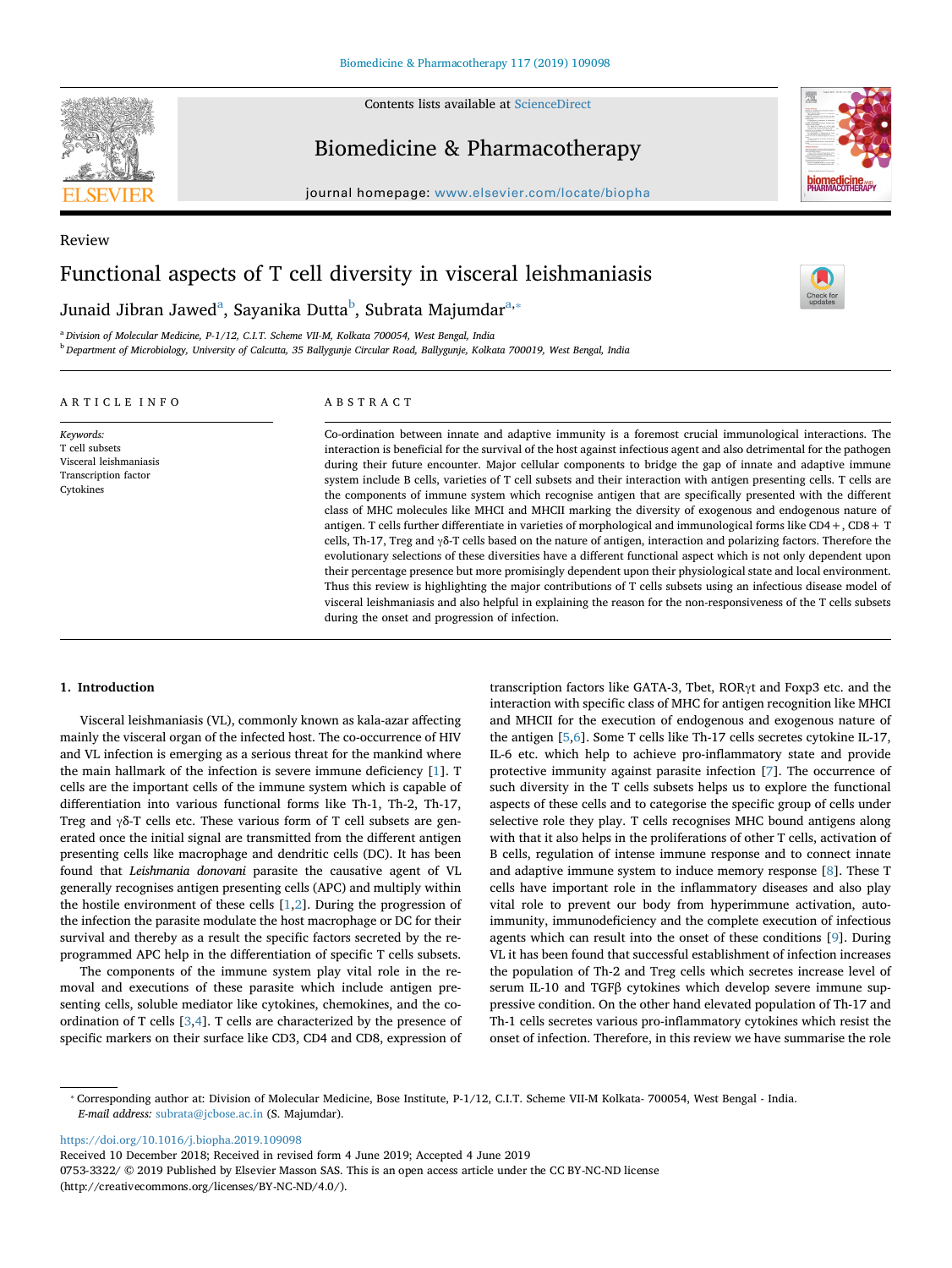of different subsets of T cells, their functional aspects and the physiological response with the help of a single infectious disease model of visceral leishmaniasis.

#### **2. T cell and its different subsets in visceral leishmaniasis**

## *2.1. CD4+ T cells*

The majority of the T lymphocytes consist of the CD4+ T cells. The membrane glycoprotein molecules CD4 that are expressed by the T cells recognize antigens only bound to MHC class II molecule. CD4+ T cells mainly function as T helper cells. When the naïve CD4+ T cells are activated after interacting with the MHC-class II – antigen complex, they are differentiated into the classical Th-1 and Th-2 type depending on the microenvironment [[4](#page-3-3)]. Since 1986, when it was believed that activated CD4+ T cells can differentiate into Th-1 and Th-2 cells which differ in their mechanism of action and cytokine production, till today's date this view has completely expanded  $[10,11]$  $[10,11]$  $[10,11]$ . Now it is show that CD4+ T cell exist in distinct subset like Th-1, Th-2, Th-17 and Treg [[10\]](#page-3-9). In visceral leishmaniasis  $CD4+T$  cell found to secrete pro-inflammatory cytokines like IL-12 and TNF $\alpha$  which is associated with major host protective role [[12\]](#page-3-11) although the case is not same in all condition. In case of progressive visceral leishmaniasis of experimental hamster model it has been found that the splenic CD4+ T cells showed mixed expression of Th-1 and Th-2 cytokines [\[13](#page-3-12)]. It was found that splenic CD4+ T cells from infected hamster shows increased expression of inhibitory receptor PD-1 for the ligand like PD-L2. Blockage of this receptor causes decrease in the expression of arginase-1 as a result of which the organ parasite burden was decreased [[13\]](#page-3-12). In another study using mice model of VL caused by *L. donovani* parasite it was reported that the infection induced increase in the population of IFNγ producing CD4+ T cell is responsible for irreversible loss of bone marrow function [[14\]](#page-3-13). These reports clearly indicates that the presence of  $CD4 + T$  cells in large number is just not sufficient for the protection from the infection, the physiological state and polarization towards pro-inflammatory response play a promising role in the defence against the disease.

## *2.2. CD8+ T cells*

CD8+ T cells mainly function as cytotoxic T cells and are restricted to recognize antigens that are bound MHC- class I. This cell expresses dimeric membrane glycoprotein CD8. When the naïve CD8+ T cells become activated, they have 3 major defence mechanisms against the infection. The first is the secretion of cytokines- IFN-γ and TNF-α, the second is the release of cytotoxic granules like perforin and granzyme, and the third is destruction of the infected cells via the Fas/Fasl interactions [[15](#page-3-14)]. In case of VL caused by *L. donovani*, it has been reported that the presence of CD8+ T cells confer protection against the onset and the progression of the disease through the secretion of IFNγ, perforin and granzyme molecules. Whereas the vaccine induced elevation of CD8+ T cells are promising in decreasing organ parasite burden in mice model which is dependent on chemokine CXCL-10 [[16\]](#page-3-15). It was reported that in healed VL individuals the elevated level of CD8+ T cell confer resistance to *L. donovani* infection through the secretion of granzyme B [[17\]](#page-3-16). Although in human VL, the progression of infection drives the CD8+ T cells towards anergy/exhaustion state which restricts the ability of  $CD8 + T$  cells to provide protection [[18\]](#page-3-17). Therefore these studies clearly state that the functional aspects of CD8+ T cell response is dependent on the nature of stimulus and the physiological state of the cell.

## *2.3. Th-17*

In addition to the classical Th-1 and Th-2 cells, Th-17 cells are the different lineage of CD4+ T cell that is mainly characterized by the

production of IL-17 cytokine [\[19](#page-3-18)]. It produces varieties of cytokines which include IL-17A, IL-17F, IL-21, IL-22, TNF-α, IL-6, IL-26 [[20\]](#page-3-19). Th-17 cells are highly responsive to certain chemokines and cytokine receptors like CCR4, CCR6, IL-23R which they express on their cell surface [[21\]](#page-3-20). The cytokines produced by Th-17 have both pathogenic and beneficial effects. RORγt is the specific transcription factor for the differentiation of Th-17. The cytokines produced by Th-17 cells help in the elimination of pathogenic microbes whereas sustained release of IL-17 leads to chronic inflammation autoimmune diseases [[22\]](#page-3-21). The differentiation of Th-17 cells is debatable and the issue still remain unresolved. Previously it was though that activation of T cells in the presence of IL-1β, IL-6 and / IL-23 was sufficient to induce the differentiation of Th-17 cells and that this process was inhibited by TGF-β1 [[19](#page-3-18)[,23](#page-3-22)]. However later reports have shown the importance of TGF- β1 in the development of human IL-17 producing cells. It has been found that in visceral leishmaniasis Th-17 cells is associated with host protective immune response which is through the secretion of IL-17 cytokines and the recruitment of neutrophil to the site of action [\[24](#page-3-23)]. Even during human infection, it was found that those individuals displaying high serum level of IL-17 cytokine shows resistance and fast recovery response from *L. donovani* infection [[25\]](#page-3-24). Studies from our lab reported that *Leishmania* antigen and peptidoglycan stimulated dendritic cells based vaccination induces host protective response in VL which is through IL-17 secretion [\[1\]](#page-3-0). However, in another study it was reported that IL-17A promotes susceptibility to *L. donovani* infection which is through restricted secretion of IFNγ and less accumulation of neutrophil [[26\]](#page-3-25). Thereby proving that the mere presence of IL-17 is just not enough for the detrimental effect to the pathogen, the regulation of other cytokines due to hyper-responsiveness of IL-17A can reverse the effect.

#### *2.4. Treg cells*

Treg cells falls under a category of CD4+ T cells and comprise 5–10% of the total CD4+ T cells. The main functions include suppression of allergy, prevention of autoimmune diseases and the maintenance of self tolerance. Like others, Treg cells also have specific markers for identification. The most widely used markers for Treg cells include CD25, CTLA-4, CD127 and a specific transcription factor known as Foxp3 [\[27](#page-3-26)]. Treg cells are a subset of  $CD4+T$  cells constitutively expressing CD25 and are enriched in suppressor activity due to the synthesis of IL-10 and TGFβ cytokines  $[27,28]$  $[27,28]$  $[27,28]$ . Treg cells is widely explored in case of both human and experimental VL model and it has been found that it is associated with higher susceptibility of infection due to elevated secretions of IL-10 and TGFβ cytokines [[29\]](#page-3-28). IL-10 secreted by Treg cells also induces IL-10 producing CD4+ T cells which confer more immune-suppression in the infected host [[30\]](#page-3-29). The balance and conversion between Th-17 and Treg cells also depends upon the serum level of IL-2, which helps in higher Th-17 generation and decreased Treg population [[31\]](#page-3-30). Another studies reported that CD4+ Foxp3+ Treg cells but not CD8+ Foxp3+ Treg cells are important for the increased susceptibility to *Leishmania* infection and heightened IL-10 production [\[25](#page-3-24)]. Therefore the studies have confirmed the specific type of Foxp3+ Treg cells is important to promote tolerance or susceptibility during *L. donovani* infection and the presence of other cytokines can affect the population of Th-17 and Treg cells.

## *2.5. Natural killer T cells*

These are unusual subset of the immune system that does not display the typical membrane molecules and T cell receptors that distinguish the T cell lineages. They are usually characterized by the presence of the markers such as NK 1.1, NK 1.2, CD16, CD56 etc. [[32\]](#page-3-31). These subsets of T cells can work in absence of antibodies or MHC and even work as cytotoxic lymphocytes the CD8+ T cells and can produce abundant amount of cytokines when they are activated upon encountering an antigen [[32\]](#page-3-31). The rearranged T cell receptor of the NKT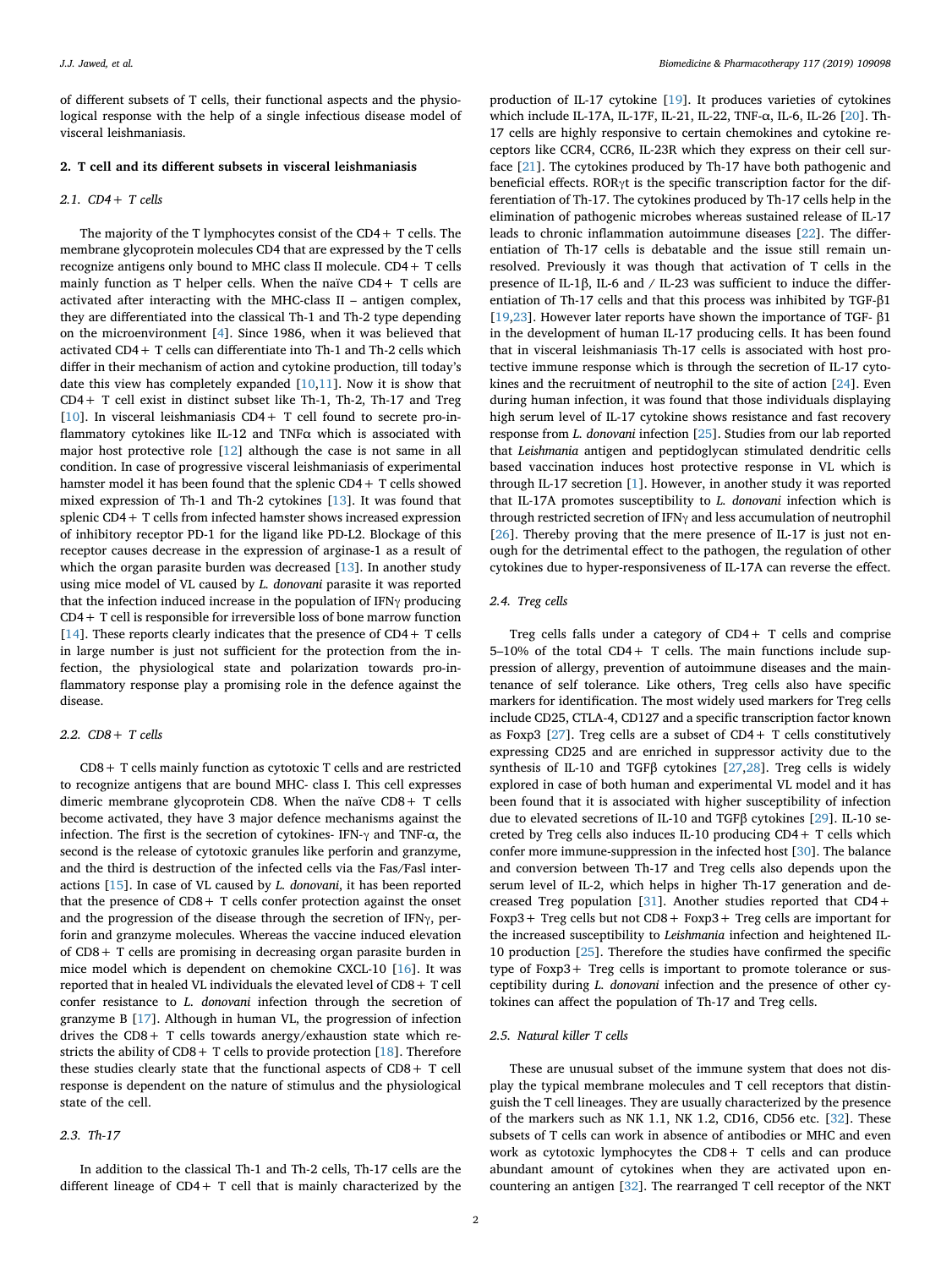<span id="page-2-0"></span>

**Fig. 1.** Differential role of T cell subsets during visceral leishmaniasis. (A) After stimulation the CD4+ T cells secretes IL-12 and TNFα, CD8+ T cell secretes IFNγ and Th-17 cells secrets IL-17 cytokines which together helps in the killing of parasite and provide protective immune response. IL-17 also helps in the activation of neutrophil which again become detrimental for the survival of the parasite. (B) Infection induced differentiation of Treg cells and Th-2 cells (CD4+ IL-10+ T cells) increased the expression of IL-10 and TGFβ which ultimately impair host protective immune response and helps in the progression of infection.

cell recognizes lipid antigens presented on CD1d which are itself not MHC but MHC like molecules [[33\]](#page-3-32). These cells have the ability to bridge the adaptive and the innate immune system by rapidly producing a wide variety of signature cytokines [\[34](#page-3-33)]. After activation the NKT cells secretes various type 1 and type 2 immune regulatory cytokines which helps in the clearance of parasite and recovery of host immunity. In context of leishmaniasis it has been found that NKT cells after activation secretes IFN $\gamma$ , TNF $\alpha$ , IL-23 along with increased generation of IL-17 cytokines which restores host immune response and ultimately helps in the effective clearance of parasite. The uniqueness of the IL-17 generation by NKT is found to be independent of IL-6 cytokines [[31\]](#page-3-30). In another study it was revealed that different subsets of NKT cells namely CD4+ CD56+ NKT cells and CD8+ CD56+ NKT cells are differentially regulated during *L. donovani* infection, where infectious induced CD4+ CD56+ NKT cells was found to be the major source of TGFβ making the host more immune suppressive and restoration of CD8+ CD56+ NKT cells helps in the recovery of the disease [[35\]](#page-3-34).

## *2.6. γδ-T cells*

The γδ-T cells are the subsets of T cells which unlike other T cells express  $\gamma$  and  $\delta$  chain as surface glycoprotein receptors than commonly found α and β receptors. These T cells although found in very less percentage in the total T cell pull of the human body but in gut mucosa these T cells are the most abundant among others. [\[36](#page-3-35)]. γδ-T cells develop in the thymus gland and express high levels of TNFα, IFN-γ and granzymes. The TCR of these cells consist of  $\gamma$  and  $\delta$  subunits. Phospho antigens have been described as ligands for  $\gamma\delta$ -TCR and traditional antigen presentation is generally not required for its activation. They offer distinct functions like cytolysis, IgE induction, production of growth factors and antigen presentation [[37\]](#page-3-36). They are the subset of the "unconventional" T lymphocytes as they can recognize diverse range of antigens without possessing MHC molecules [\[38](#page-3-37)].The functional responses of the γδ-T cells are brought about by the recognition of the stress antigen, which results in the production of cytokine, clearance of pathogen, inflammation and tissue homeostasis [\[39](#page-3-38)]. *L. donovani* parasite exploit  $\gamma$ δ-T cells pathway by increasing their populations. This increase in population is associated with decrease cellular expression of HLA-DR on T cell blast making the host more immune-suppressive [\[36](#page-3-35)].

Another study reported similar finding in VL patients where infection induced γδ-T cells population were observed. This elevated γδ-T cells causes increase secretion of B-cell growth factor and B-cell differentiation factor which are the major cause of humoral immune system abnormality and hypergammaglobulinemia associated with the disease suggesting the pathological and immune-suppressive response of these subsets of T cells [[40\]](#page-3-39).

## **3. Discussion**

Infection induced differentiation of T cells are the outcome of reprogrammed antigen presenting cells. Once the parasite entered into the hostile environment of the macrophages it induces the secretion of specific cytokines. These cytokines helps in the polarization of the naive T cells and the induction if specific transcription factors which dictate the fate of T cell differentiation. In context of leishmaniasis it was found that different T cell subsets function differently during infection. Some T cells provide protective immune response while other are associated with suppressive immunity and pathological outcome to the host. IL-12+ CD4+ T cells, CD8+ T cells, Th-17 and NKT cells are categorised under such immune-protective T cell subsets whereas IL-10+ CD4+ T cells, Treg cells, CD4 + TGFβ + NKT cells and  $γδ$ -T cells are associated with progression of the infection. Infected macrophages secretes IL-10, IL-4 and other cytokines and helps in the induction of Foxp3 and GATA3 transcription factors in the naive T cells and thereby help in the generation of Treg and Th-2 cells respectively. On the other hand when the cells are pre-stimulated with antigen or immune-therapeutic molecules it induces the secretion of cytokines like IL-2, IL-6, TGFβ IL-23, TNF $\alpha$  and IL-12. These cytokines helps in the expression of transcription factors like RORγt and t-bet and thereby the differentiation of Th-17 and Th-1 cells take place. Treg and Th-17 cells play important role in the maintenance of inflammatory homeostasis. The decision between these two cell type differentiation is very crucial and somewhat depends upon the expression of IL-6 and TGFβ [[1](#page-3-0)]. Higher serum levels of IL-6 and lower TGFβ induce Th-17 differentiation whereas higher TGFβ and other regulatory cytokines in absence of IL-6 play important role in the induction of Treg cells and Th-2 cell types. As the severe immune response against the pathogen can also harm the host by providing intense pro-inflammatory environment, therefore it is necessary to control these events by maintenance of homeostasis where Th-17 and